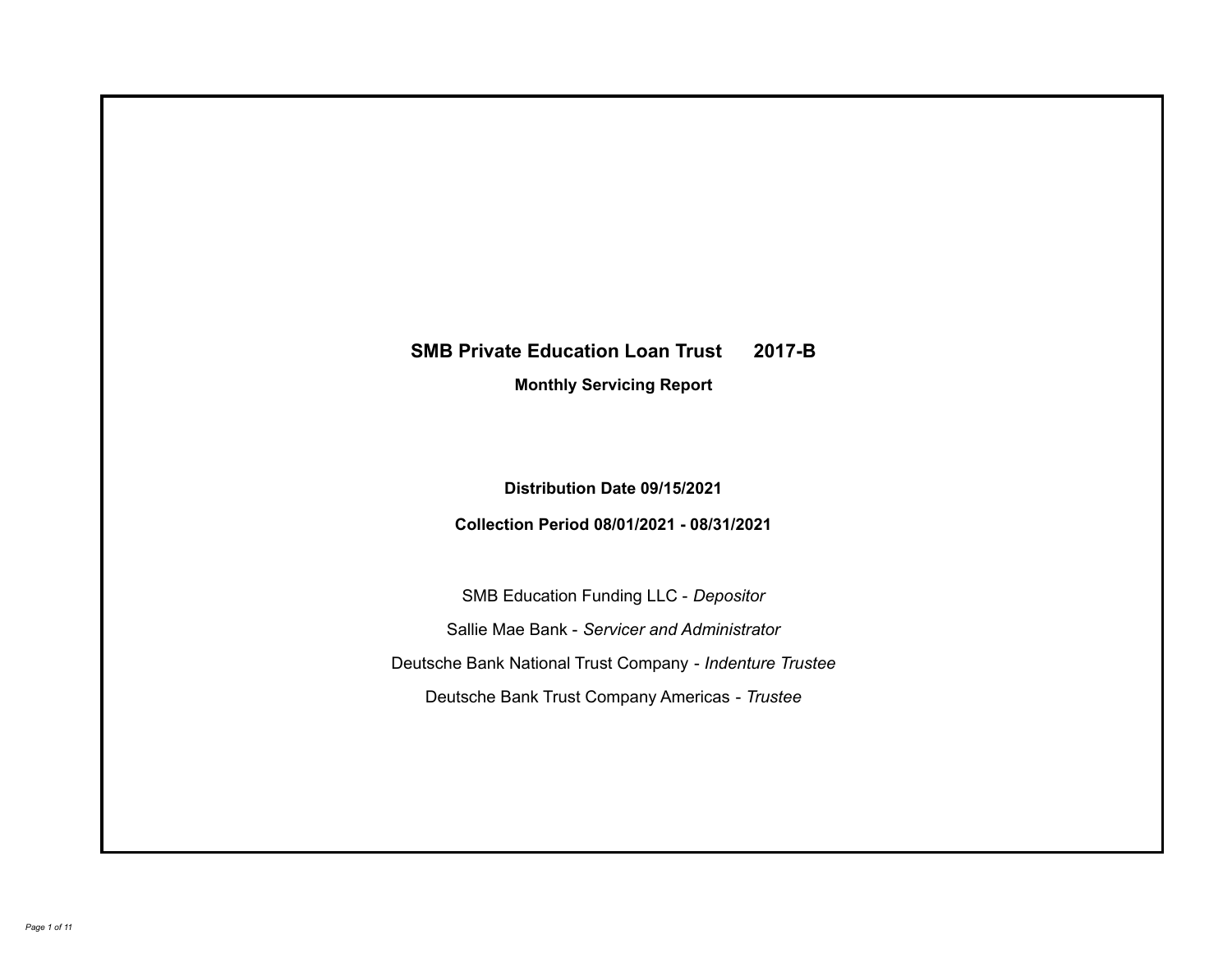A

| A            | <b>Student Loan Portfolio Characteristics</b>   |                   | <b>Settlement Date</b><br>11/08/2017 | 07/31/2021       | 08/31/2021       |
|--------------|-------------------------------------------------|-------------------|--------------------------------------|------------------|------------------|
|              | <b>Principal Balance</b>                        |                   | \$701,477,893.40                     | \$380,408,823.44 | \$372,516,644.58 |
|              | Interest to be Capitalized Balance              |                   | 46,726,543.99                        | 17,306,403.86    | 17, 192, 111.54  |
|              | Pool Balance                                    |                   | \$748,204,437.39                     | \$397,715,227.30 | \$389,708,756.12 |
|              |                                                 |                   |                                      |                  |                  |
|              | Weighted Average Coupon (WAC)                   |                   | 8.86%                                | 7.87%            | 7.86%            |
|              | Weighted Average Remaining Term                 |                   | 135.09                               | 127.60           | 127.42           |
|              | Number of Loans                                 |                   | 66,252<br>63,554                     | 36,130<br>34,830 | 35,542<br>34,269 |
|              | Number of Borrowers<br>Pool Factor              |                   |                                      | 0.531559568      | 0.520858654      |
|              | Since Issued Total Constant Prepayment Rate (1) |                   |                                      | 11.49%           | 11.53%           |
|              |                                                 |                   |                                      |                  |                  |
| B            | <b>Debt Securities</b>                          | <b>Cusip/Isin</b> | 08/16/2021                           |                  | 09/15/2021       |
|              | A <sub>2</sub> A                                | 83189DAB6         | \$153,028,441.61                     |                  | \$149,273,406.62 |
|              | A2B                                             | 83189DAC4         | \$75,372,217.50                      |                  | \$73,522,722.66  |
|              | B                                               | 83189DAD2         | \$50,000,000.00                      |                  | \$50,000,000.00  |
|              |                                                 |                   |                                      |                  |                  |
| $\mathsf{C}$ | <b>Certificates</b>                             | <b>Cusip/Isin</b> | 08/16/2021                           |                  | 09/15/2021       |
|              | Residual                                        | 83189D100         | \$100,000.00                         |                  | \$100,000.00     |
|              |                                                 |                   |                                      |                  |                  |
| D            | <b>Account Balances</b>                         |                   | 08/16/2021                           |                  | 09/15/2021       |
|              | Reserve Account Balance                         |                   | \$1,891,480.00                       |                  | \$1,891,480.00   |
|              |                                                 |                   |                                      |                  |                  |
| E            | <b>Asset / Liability</b>                        |                   | 08/16/2021                           |                  | 09/15/2021       |

Overcollateralization Percentage Actual Overcollateralization Amount \$119,314,568.19 Specified Overcollateralization Amount

(1) For additional information, see 'Since Issued CPR Methodology' found in section VIII of this report .

30.00% 30.00%

\$116,912,626.84 \$116,912,626.84

\$119,314,568.19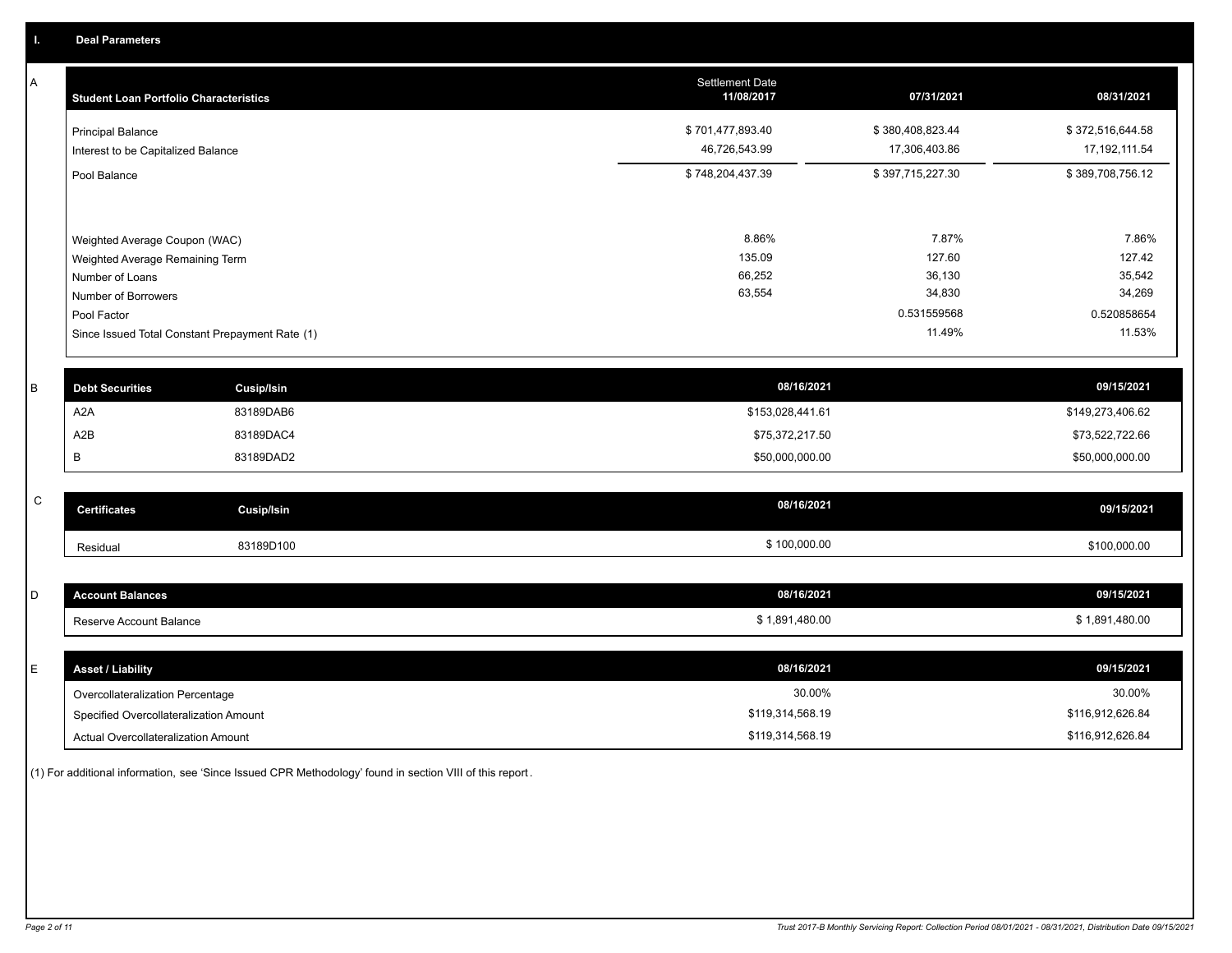# **II. 2017-B Trust Activity 08/01/2021 through 08/31/2021**

| A | <b>Student Loan Principal Receipts</b> |                |
|---|----------------------------------------|----------------|
|   | <b>Borrower Principal</b>              | 7,964,465.03   |
|   | Seller Principal Reimbursement         | (1, 101.90)    |
|   | Servicer Principal Reimbursement       | 0.00           |
|   | <b>Other Principal Deposits</b>        | 115.512.25     |
|   | <b>Total Principal Receipts</b>        | \$8,078,875.38 |

### B **Student Loan Interest Receipts**

| <b>Total Interest Receipts</b>  | \$2,009,276.88 |
|---------------------------------|----------------|
| Other Interest Deposits         | 1.230.62       |
| Servicer Interest Reimbursement | 0.00           |
| Seller Interest Reimbursement   | (160.80)       |
| Borrower Interest               | 2,008,207.06   |

| C       | <b>Recoveries on Realized Losses</b>                             | \$67,283.48     |
|---------|------------------------------------------------------------------|-----------------|
| D       | <b>Investment Income</b>                                         | \$230.02        |
| Е.      | <b>Funds Borrowed from Next Collection Period</b>                | \$0.00          |
| F.      | <b>Funds Repaid from Prior Collection Period</b>                 | \$0.00          |
| G       | Loan Sale or Purchase Proceeds                                   | \$0.00          |
| H       | <b>Initial Deposits to Distribution Account</b>                  | \$0.00          |
|         | <b>Excess Transferred from Other Accounts</b>                    | \$0.00          |
| J       | <b>Borrower Benefit Reimbursements</b>                           | \$0.00          |
| Κ       | <b>Other Deposits</b>                                            | \$0.00          |
|         | <b>Other Fees Collected</b>                                      | \$0.00          |
| М       | <b>AVAILABLE FUNDS</b>                                           | \$10,155,665.76 |
| N       | Non-Cash Principal Activity During Collection Period             | \$186,696.52    |
| $\circ$ | Aggregate Purchased Amounts by the Depositor, Servicer or Seller | \$116,742.87    |
| P       | Aggregate Loan Substitutions                                     | \$0.00          |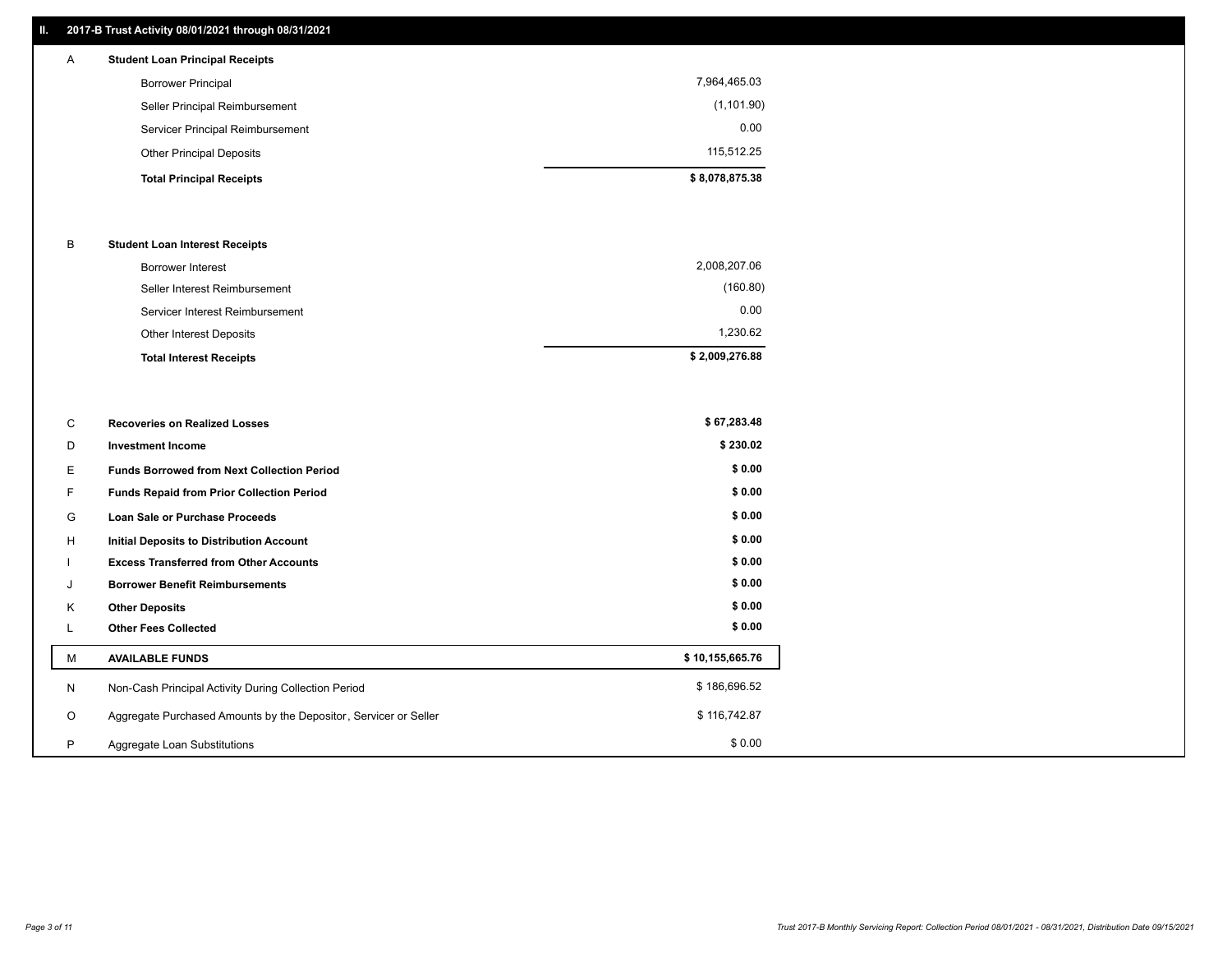|                   | <b>Loans by Repayment Status</b> |                   |            |                                                           |                |                            |                          |         |                                                           |                |                            |
|-------------------|----------------------------------|-------------------|------------|-----------------------------------------------------------|----------------|----------------------------|--------------------------|---------|-----------------------------------------------------------|----------------|----------------------------|
|                   |                                  |                   | 08/31/2021 |                                                           |                | 07/31/2021                 |                          |         |                                                           |                |                            |
|                   |                                  | Wtd Avg<br>Coupon | # Loans    | Principal and<br><b>Interest Accrued</b><br>to Capitalize | % of Principal | % of Loans in<br>Repay (1) | <b>Wtd Avg</b><br>Coupon | # Loans | Principal and<br><b>Interest Accrued</b><br>to Capitalize | % of Principal | % of Loans in<br>Repay (1) |
| INTERIM:          | IN SCHOOL                        | 8.83%             | 1,146      | \$17,212,454.27                                           | 4.417%         | $-$ %                      | 8.83%                    | 1,225   | \$18,384,339.47                                           | 4.622%         | $-$ %                      |
|                   | <b>GRACE</b>                     | 8.96%             | 659        | \$10,060,113.71                                           | 2.581%         | $-$ %                      | 8.96%                    | 612     | \$9,259,465.75                                            | 2.328%         | $-$ %                      |
|                   | <b>DEFERMENT</b>                 | 8.61%             | 2,545      | \$33,047,385.44                                           | 8.480%         | $-$ %                      | 8.62%                    | 2,590   | \$33,649,534.12                                           | 8.461%         | $-$ %                      |
| <b>REPAYMENT:</b> | <b>CURRENT</b>                   | 7.67%             | 29,667     | \$308,038,603.60                                          | 79.043%        | 93.518%                    | 7.68%                    | 30,090  | \$313,843,926.13                                          | 78.912%        | 93.289%                    |
|                   | 31-60 DAYS DELINQUENT            | 8.21%             | 414        | \$5,630,548.05                                            | 1.445%         | 1.709%                     | 8.19%                    | 404     | \$5,372,258.65                                            | 1.351%         | 1.597%                     |
|                   | 61-90 DAYS DELINQUENT            | 8.17%             | 201        | \$2,922,973.07                                            | 0.750%         | 0.887%                     | 8.00%                    | 173     | \$2,761,423.66                                            | 0.694%         | 0.821%                     |
|                   | > 90 DAYS DELINQUENT             | 8.24%             | 119        | \$1,896,745.56                                            | 0.487%         | 0.576%                     | 8.52%                    | 125     | \$1,894,784.69                                            | 0.476%         | 0.563%                     |
|                   | <b>FORBEARANCE</b>               | 7.95%             | 791        | \$10,899,932.42                                           | 2.797%         | 3.309%                     | 8.04%                    | 911     | \$12,549,494.83                                           | 3.155%         | 3.730%                     |
| <b>TOTAL</b>      |                                  |                   | 35,542     | \$389,708,756.12                                          | 100.00%        | 100.00%                    |                          | 36,130  | \$397,715,227.30                                          | 100.00%        | 100.00%                    |

Percentages may not total 100% due to rounding \*

1 Loans classified in "Repayment" include any loan for which interim interest only, \$25 fixed payments or full principal and interest payments are due.

|                              |                                                                                                                                                                              |                          | <b>Loans by Borrower Status</b> |                                                           |                |                                |                          |         |                                                           |                |                                |
|------------------------------|------------------------------------------------------------------------------------------------------------------------------------------------------------------------------|--------------------------|---------------------------------|-----------------------------------------------------------|----------------|--------------------------------|--------------------------|---------|-----------------------------------------------------------|----------------|--------------------------------|
|                              |                                                                                                                                                                              |                          |                                 | 08/31/2021                                                |                |                                | 07/31/2021               |         |                                                           |                |                                |
|                              |                                                                                                                                                                              | <b>Wtd Avg</b><br>Coupon | # Loans                         | Principal and<br><b>Interest Accrued</b><br>to Capitalize | % of Principal | % of Loans in<br>P&I Repay (2) | <b>Wtd Avg</b><br>Coupon | # Loans | Principal and<br><b>Interest Accrued</b><br>to Capitalize | % of Principal | % of Loans in<br>P&I Repay (2) |
| <b>INTERIM:</b>              | IN SCHOOL                                                                                                                                                                    | 8.43%                    | 2,157                           | \$31,137,151.19                                           | 7.990%         | $-$ %                          | 8.44%                    | 2,277   | \$32,932,977.92                                           | 8.281%         | $-$ %                          |
|                              | <b>GRACE</b>                                                                                                                                                                 | 8.48%                    | 1,207                           | \$18,431,480.46                                           | 4.730%         | $-$ %                          | 8.46%                    | 1,148   | \$17,378,591.97                                           | 4.370%         | $-$ %                          |
|                              | <b>DEFERMENT</b>                                                                                                                                                             | 8.28%                    | 4,501                           | \$55,747,681.82                                           | 14.305%        | $-$ %                          | 8.27%                    | 4,589   | \$56,666,038.64                                           | 14.248%        | $-$ %                          |
| P&I REPAYMENT:               | <b>CURRENT</b>                                                                                                                                                               | 7.64%                    | 26,177                          | \$263,329,404.88                                          | 67.571%        | 92.594%                        | 7.66%                    | 26,528  | \$268,432,794.67                                          | 67.494%        | 92.328%                        |
|                              | 31-60 DAYS DELINQUENT                                                                                                                                                        | 8.23%                    | 396                             | \$5,404,571.27                                            | 1.387%         | 1.900%                         | 8.21%                    | 389     | \$5,212,578.85                                            | 1.311%         | 1.793%                         |
|                              | 61-90 DAYS DELINQUENT                                                                                                                                                        | 8.15%                    | 195                             | \$2,857,141.97                                            | 0.733%         | 1.005%                         | 8.00%                    | 167     | \$2,671,721.19                                            | 0.672%         | 0.919%                         |
|                              | > 90 DAYS DELINQUENT                                                                                                                                                         | 8.26%                    | 117                             | \$1,868,207.04                                            | 0.479%         | 0.657%                         | 8.51%                    | 123     | \$1,883,891.69                                            | 0.474%         | 0.648%                         |
|                              | FORBEARANCE                                                                                                                                                                  | 7.93%                    | 792                             | \$10,933,117.49                                           | 2.805%         | 3.844%                         | 8.04%                    | 909     | \$12,536,632.37                                           | 3.152%         | 4.312%                         |
| <b>TOTAL</b><br>$\star$<br>2 | Percentages may not total 100% due to rounding<br>Loans classified in "P&I Repayment" includes only those loans for which scheduled principal and interest payments are due. |                          | 35,542                          | \$389,708,756.12                                          | 100.00%        | 100.00%                        |                          | 36,130  | \$397,715,227.30                                          | 100.00%        | 100.00%                        |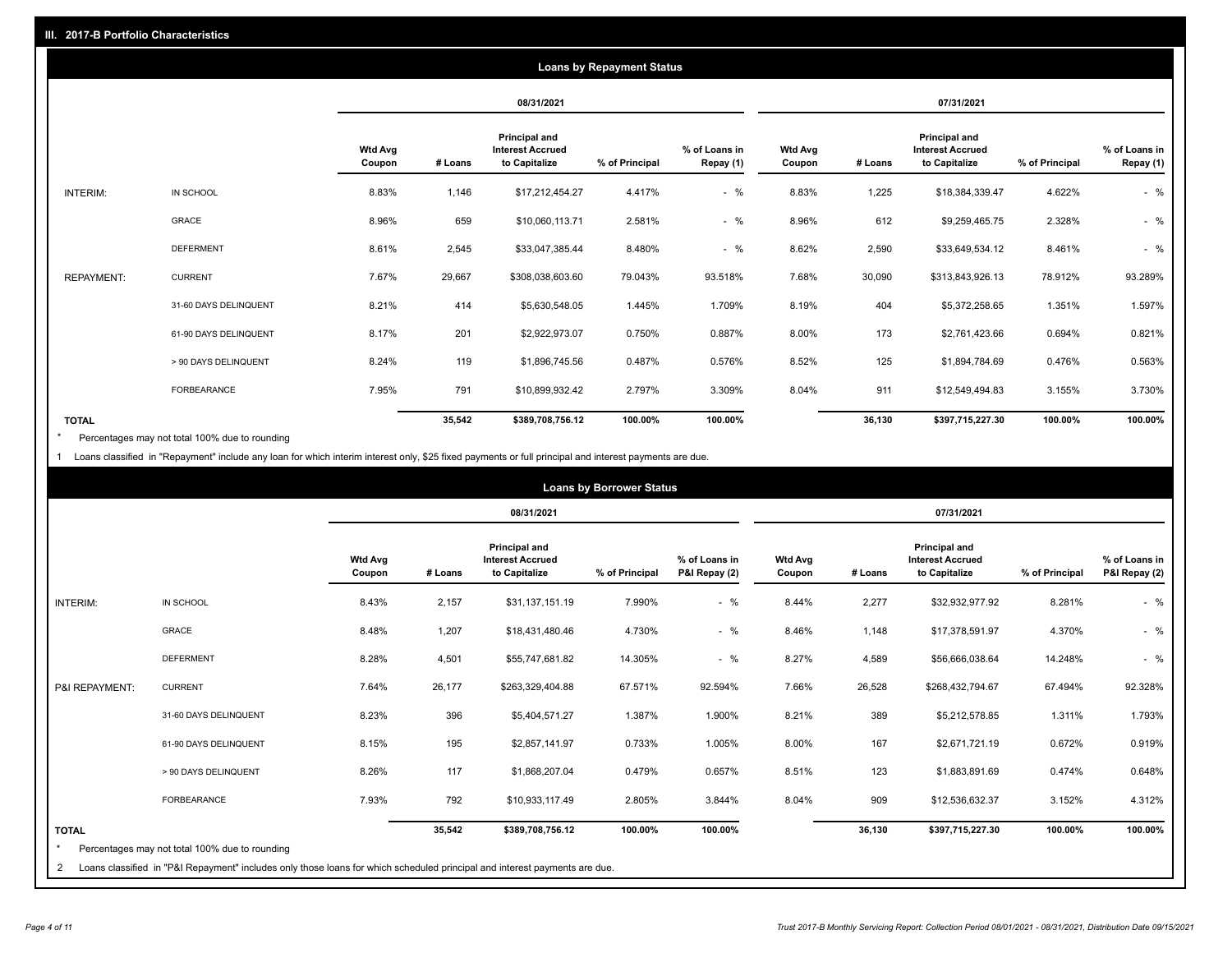|                                                               | 8/31/2021        | 7/31/2021        |
|---------------------------------------------------------------|------------------|------------------|
| Pool Balance                                                  | \$389,708,756.12 | \$397,715,227.30 |
| Total # Loans                                                 | 35,542           | 36,130           |
| Total # Borrowers                                             | 34,269           | 34,830           |
| Weighted Average Coupon                                       | 7.86%            | 7.87%            |
| Weighted Average Remaining Term                               | 127.42           | 127.60           |
| Percent of Pool - Cosigned                                    | 92.7%            | 92.7%            |
| Percent of Pool - Non Cosigned                                | 7.3%             | 7.3%             |
| Borrower Interest Accrued for Period                          | \$2,491,103.76   | \$2,545,037.89   |
| Outstanding Borrower Interest Accrued                         | \$20,560,001.19  | \$20,712,953.77  |
| Gross Principal Realized Loss - Periodic *                    | \$410,926.70     | \$538,953.62     |
| Gross Principal Realized Loss - Cumulative *                  | \$21,057,794.03  | \$20,646,867.33  |
| Recoveries on Realized Losses - Periodic                      | \$67,283.48      | \$47,308.67      |
| Recoveries on Realized Losses - Cumulative                    | \$2,580,245.10   | \$2,512,961.62   |
| Net Losses - Periodic                                         | \$343,643.22     | \$491,644.95     |
| Net Losses - Cumulative                                       | \$18,477,548.93  | \$18,133,905.71  |
| Non-Cash Principal Activity - Capitalized Interest            | \$599,774.80     | \$1,635,691.94   |
| Since Issued Total Constant Prepayment Rate (CPR) (1)         | 11.53%           | 11.49%           |
| <b>Loan Substitutions</b>                                     | \$0.00           | \$0.00           |
| <b>Cumulative Loan Substitutions</b>                          | \$0.00           | \$0.00           |
| <b>Unpaid Servicing Fees</b>                                  | \$0.00           | \$0.00           |
| <b>Unpaid Administration Fees</b>                             | \$0.00           | \$0.00           |
| <b>Unpaid Carryover Servicing Fees</b>                        | \$0.00           | \$0.00           |
| Note Interest Shortfall                                       | \$0.00           | \$0.00           |
| Loans in Modification                                         | \$28,647,330.20  | \$28,259,996.55  |
| % of Loans in Modification as a % of Loans in Repayment (P&I) | 10.48%           | 10.16%           |
|                                                               |                  |                  |
| % Annualized Gross Principal Realized Loss - Periodic as a %  | 1.80%            | 2.32%            |
| of Loans in Repayment (P&I) * 12                              |                  |                  |
| % Gross Principal Realized Loss - Cumulative as a % of        |                  |                  |
| <b>Original Pool Balance</b>                                  | 2.81%            | 2.76%            |

\* In accordance with the Servicer's current policies and procedures, after September 1, 2017 loans subject to bankruptcy claims generally will not be reported as a charged- off unless and until they are delinquent for 120

(1) For additional information, see 'Since Issued CPR Methodology' found in section VIII of this report .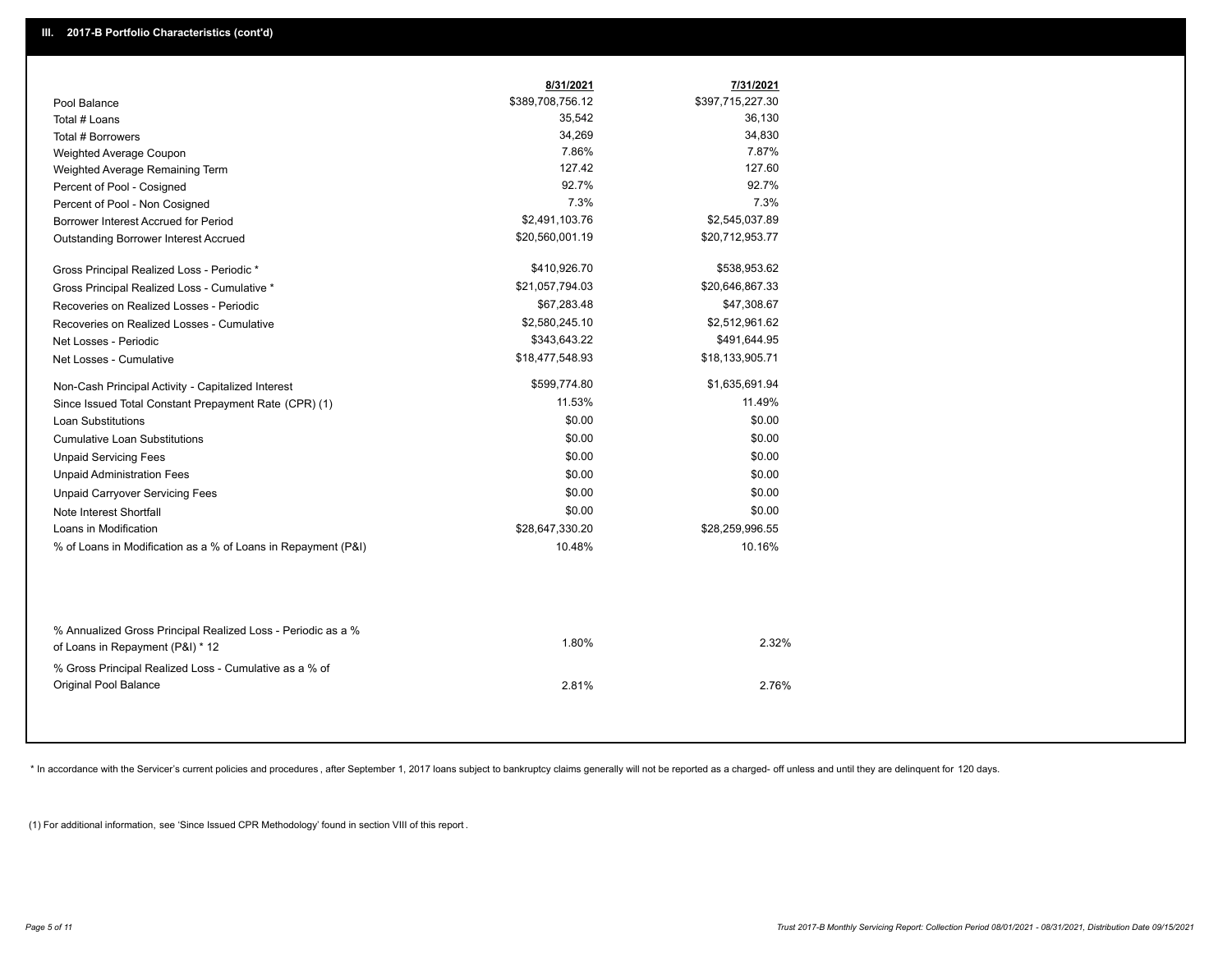#### **Loan Program**  A

|                                    | Weighted<br>Average | # LOANS  | <b>\$ AMOUNT</b> | $%$ *    |
|------------------------------------|---------------------|----------|------------------|----------|
| - Smart Option Interest-Only Loans | 6.84%               | 7,690    | \$59,062,827.53  | 15.156%  |
| - Smart Option Fixed Pay Loans     | 7.84%               | 8,658    | \$115,694,054.92 | 29.687%  |
| - Smart Option Deferred Loans      | 8.15%               | 19.194   | \$214,951,873.67 | 55.157%  |
| - Other Loan Programs              | $0.00\%$            | $\Omega$ | \$0.00           | 0.000%   |
| Total                              | 7.86%               | 35,542   | \$389,708,756.12 | 100.000% |

\* Percentages may not total 100% due to rounding

B

C

**Index Type**

|                       | Weighted<br>Average | # LOANS | <b>\$ AMOUNT</b> | % *      |
|-----------------------|---------------------|---------|------------------|----------|
| - Fixed Rate Loans    | 8.17%               | 7,727   | \$96,384,539.82  | 24.732%  |
| - LIBOR Indexed Loans | 7.76%               | 27,815  | \$293,324,216.30 | 75.268%  |
| - Other Index Rates   | $0.00\%$            | 0       | \$0.00           | 0.000%   |
| <b>Total</b>          | 7.86%               | 35,542  | \$389,708,756.12 | 100.000% |

\* Percentages may not total 100% due to rounding

# **Weighted Average Recent FICO**

| (2)<br>Wtd Avg Recent FICO Band                                                                                                                                                                                                                          | # LOANS | \$ AMOUNT        | $\frac{9}{6}$ * |
|----------------------------------------------------------------------------------------------------------------------------------------------------------------------------------------------------------------------------------------------------------|---------|------------------|-----------------|
| $0 - 639$                                                                                                                                                                                                                                                | 2,053   | \$23,997,069.44  | 6.158%          |
| 640 - 669                                                                                                                                                                                                                                                | 2,139   | \$22,970,291.88  | 5.894%          |
| 670 - 699                                                                                                                                                                                                                                                | 3,630   | \$41,449,245.30  | 10.636%         |
| 700 - 739                                                                                                                                                                                                                                                | 7,413   | \$84,568,901.67  | 21.701%         |
| $740 +$                                                                                                                                                                                                                                                  | 20,306  | \$216,723,388.04 | 55.612%         |
| $N/A^{(1)}$                                                                                                                                                                                                                                              |         | \$(140.21)       | 0.000%          |
| <b>Total</b>                                                                                                                                                                                                                                             | 35,542  | \$389,708,756.12 | 100.000%        |
| * Percentages may not total 100% due to rounding<br>1 Includes trust private education loans where recent FICO is unavailable or obtaining recent FICO is prohibited by law<br>2 Recent FICO is updated in quarterly intervals; unless prohibited by law |         |                  |                 |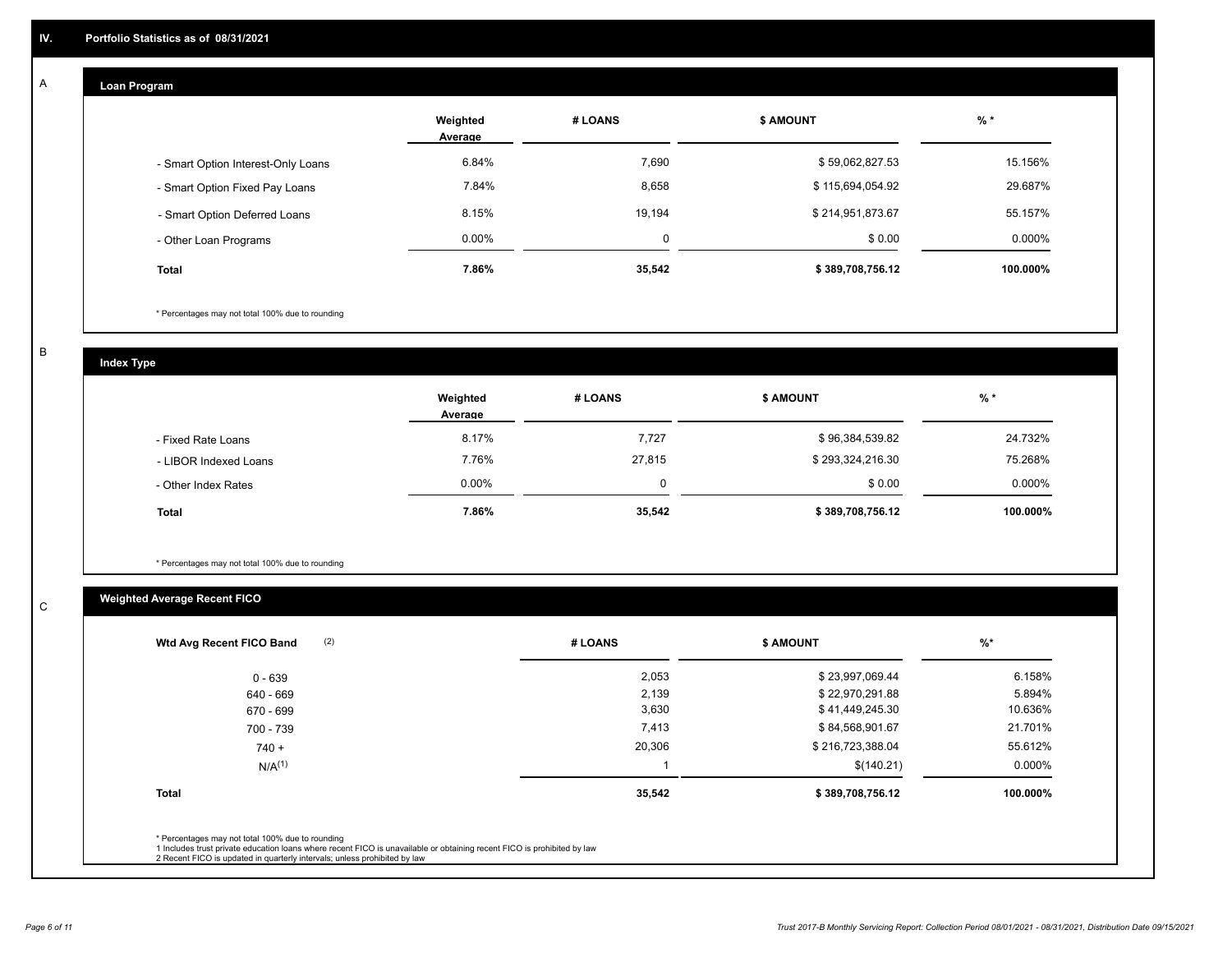| ۷. | 2017-B Reserve Account, Principal Distribution, and R-2 Certificate Calculations                                                                                                                                          |                  |  |
|----|---------------------------------------------------------------------------------------------------------------------------------------------------------------------------------------------------------------------------|------------------|--|
| Α. | <b>Reserve Account</b>                                                                                                                                                                                                    |                  |  |
|    | Specified Reserve Account Balance                                                                                                                                                                                         | \$1,891,480.00   |  |
|    | Actual Reserve Account Balance                                                                                                                                                                                            | \$1,891,480.00   |  |
| В. | <b>Principal Distribution Amount</b>                                                                                                                                                                                      |                  |  |
|    | Class A Notes Outstanding<br>i.                                                                                                                                                                                           | \$228,400,659.11 |  |
|    | Pool Balance<br>ii.                                                                                                                                                                                                       | \$389,708,756.12 |  |
|    | First Priority Principal Distribution Amount (i - ii)<br>iii.                                                                                                                                                             | \$0.00           |  |
|    | Class A and B Notes Outstanding<br>iv.                                                                                                                                                                                    | \$278,400,659.11 |  |
|    | First Priority Principal Distribution Amount<br>۷.                                                                                                                                                                        | \$0.00           |  |
|    | Pool Balance<br>VI.                                                                                                                                                                                                       | \$389,708,756.12 |  |
|    | Specified Overcollateralization Amount<br>vii.                                                                                                                                                                            | \$116,912,626.84 |  |
|    | Regular Principal Distribution Amount (if (iv > 0, (iv - v) - (vi - vii))<br>viii.                                                                                                                                        | \$5,604,529.83   |  |
|    | Pool Balance<br>ix.                                                                                                                                                                                                       | \$389,708,756.12 |  |
|    | 10% of Initial Pool Balance<br>х.                                                                                                                                                                                         | \$74,820,443.74  |  |
|    | First Priority Principal Distribution Amount<br>xi.                                                                                                                                                                       | \$0.00           |  |
|    | Regular Principal Distribution Amount<br>xii.                                                                                                                                                                             | \$5,604,529.83   |  |
|    | Available Funds (after payment of waterfall items A through I)<br>xiii.                                                                                                                                                   | \$3,730,608.59   |  |
|    | Additional Principal Distribution Amount (if(vi <= x,min(xiii, vi - xi - xii)))<br>xiv.                                                                                                                                   | \$0.00           |  |
| C. | R-2 Certificate                                                                                                                                                                                                           |                  |  |
|    | <b>Previous Notional Balance</b>                                                                                                                                                                                          | \$45,942,940.00  |  |
|    | Shortfall of Principal                                                                                                                                                                                                    | \$0.00           |  |
|    | Shortfall of Interest                                                                                                                                                                                                     | \$0.00           |  |
|    | <b>Current Notional Balance</b>                                                                                                                                                                                           | \$45,942,940.00  |  |
|    | Excess Distribution Allocated (1)                                                                                                                                                                                         | \$1,044,178.70   |  |
| D. | R-3 Certificate                                                                                                                                                                                                           |                  |  |
|    | <b>Previous Notional Balance</b>                                                                                                                                                                                          | \$17,182,728.67  |  |
|    | Remaining Principal Collections (2)                                                                                                                                                                                       | \$0.00           |  |
|    | <b>Current Notional Balance</b>                                                                                                                                                                                           | \$16,771,801.97  |  |
|    | 1. Until the notional amount of the R-2 Certificate is reduced to zero and if there is excess cash through the distribution available it will be distributed to the R-2 Certificate, otherwise the<br>amount will be zero |                  |  |

amount will be zero<br>2. Payments will be made after the principal balance of each class of notes has been reduced to zero and the pool balance is less than or equal to the principal balance of the R-3 **Certificate**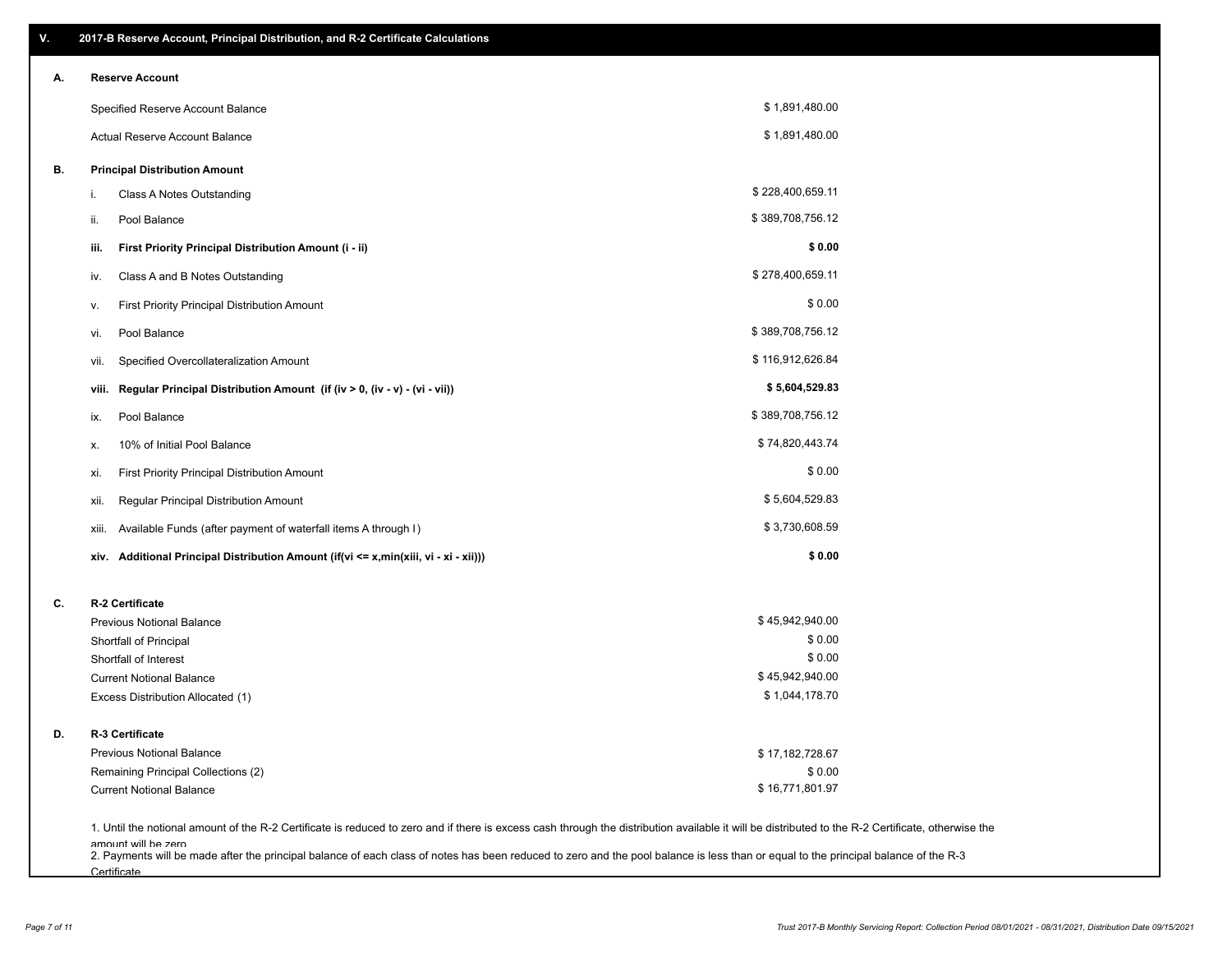|    |                                                         | Paid           | <b>Funds Balance</b> |
|----|---------------------------------------------------------|----------------|----------------------|
|    | <b>Total Available Funds</b>                            |                | \$10,155,665.76      |
| A  | <b>Trustee Fees</b>                                     | \$0.00         | \$10,155,665.76      |
| В  | <b>Servicing Fees</b>                                   | \$253,638.16   | \$9,902,027.60       |
| C  | i. Administration Fees                                  | \$8,333.00     | \$9,893,694.60       |
|    | ii. Unreimbursed Administrator Advances plus any Unpaid | \$0.00         | \$9,893,694.60       |
| D  | Class A Noteholders Interest Distribution Amount        | \$412,722.85   | \$9,480,971.75       |
| Е  | First Priority Principal Payment                        | \$0.00         | \$9,480,971.75       |
| F. | Class B Noteholders Interest Distribution Amount        | \$145,833.33   | \$9,335,138.42       |
| G  | <b>Reinstatement Reserve Account</b>                    | \$0.00         | \$9,335,138.42       |
| H  | Regular Principal Distribution                          | \$5,604,529.83 | \$3,730,608.59       |
|    | <b>Carryover Servicing Fees</b>                         | \$0.00         | \$3,730,608.59       |
| J  | Additional Principal Distribution Amount                | \$0.00         | \$3,730,608.59       |
| Κ  | Unpaid Expenses of Trustee                              | \$0.00         | \$3,730,608.59       |
| L  | Unpaid Expenses of Administrator                        | \$0.00         | \$3,730,608.59       |
| M  | i. Remaining Funds to the R-1 Certificateholder(s)      | \$2,686,429.89 | \$1,044,178.70       |
|    | ii. Remaining Funds to the R-2 Certificateholder(s)     | \$1,044,178.70 | \$0.00               |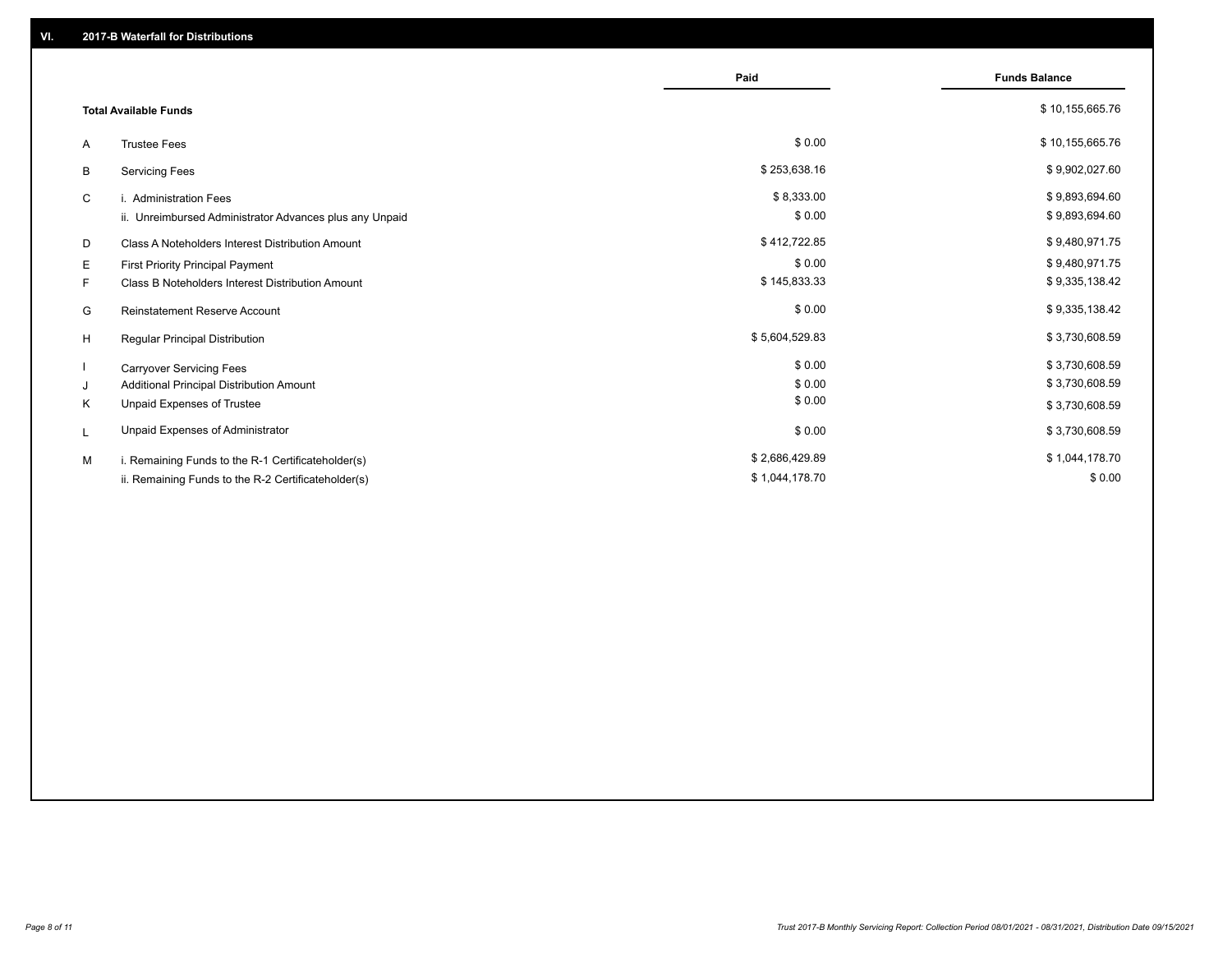| <b>Distribution Amounts</b>                                |                         |                         |                         |
|------------------------------------------------------------|-------------------------|-------------------------|-------------------------|
|                                                            | A <sub>2</sub> A        | A <sub>2</sub> B        | в                       |
| Cusip/Isin                                                 | 83189DAB6               | 83189DAC4               | 83189DAD2               |
| <b>Beginning Balance</b>                                   | \$153,028,441.61        | \$75,372,217.50         | \$50,000,000.00         |
| Index                                                      | <b>FIXED</b>            | <b>LIBOR</b>            | <b>FIXED</b>            |
| Spread/Fixed Rate                                          | 2.82%                   | 0.75%                   | 3.50%                   |
| Record Date (Days Prior to Distribution)                   | 1 NEW YORK BUSINESS DAY | 1 NEW YORK BUSINESS DAY | 1 NEW YORK BUSINESS DAY |
| <b>Accrual Period Begin</b>                                | 8/15/2021               | 8/16/2021               | 8/15/2021               |
| <b>Accrual Period End</b>                                  | 9/15/2021               | 9/15/2021               | 9/15/2021               |
| <b>Daycount Fraction</b>                                   | 0.08333333              | 0.08333333              | 0.08333333              |
| Interest Rate*                                             | 2.82000%                | 0.84550%                | 3.50000%                |
| <b>Accrued Interest Factor</b>                             | 0.002350000             | 0.000704583             | 0.002916667             |
| <b>Current Interest Due</b>                                | \$359,616.84            | \$53,106.01             | \$145,833.33            |
| Interest Shortfall from Prior Period Plus Accrued Interest | $\frac{1}{2}$           | $\mathsf{\$}$ -         | $\mathcal{S}$ -         |
| <b>Total Interest Due</b>                                  | \$359,616.84            | \$53,106.01             | \$145,833.33            |
| <b>Interest Paid</b>                                       | \$359,616.84            | \$53,106.01             | \$145,833.33            |
| Interest Shortfall                                         | $\mathsf{\$}$ -         | $$ -$                   | $$ -$                   |
| <b>Principal Paid</b>                                      | \$3,755,034.99          | \$1,849,494.84          | $$ -$                   |
| <b>Ending Principal Balance</b>                            | \$149,273,406.62        | \$73,522,722.66         | \$50,000,000.00         |
| Paydown Factor                                             | 0.014011325             | 0.014011325             | 0.000000000             |
| <b>Ending Balance Factor</b>                               | 0.556990323             | 0.556990323             | 1.000000000             |

\* Pay rates for Current Distribution. For the interest rates applicable to the next distribution date, please see https://www.salliemae.com/about/investors/data/SMBabrate.txt.

**VII. 2017-B Distributions**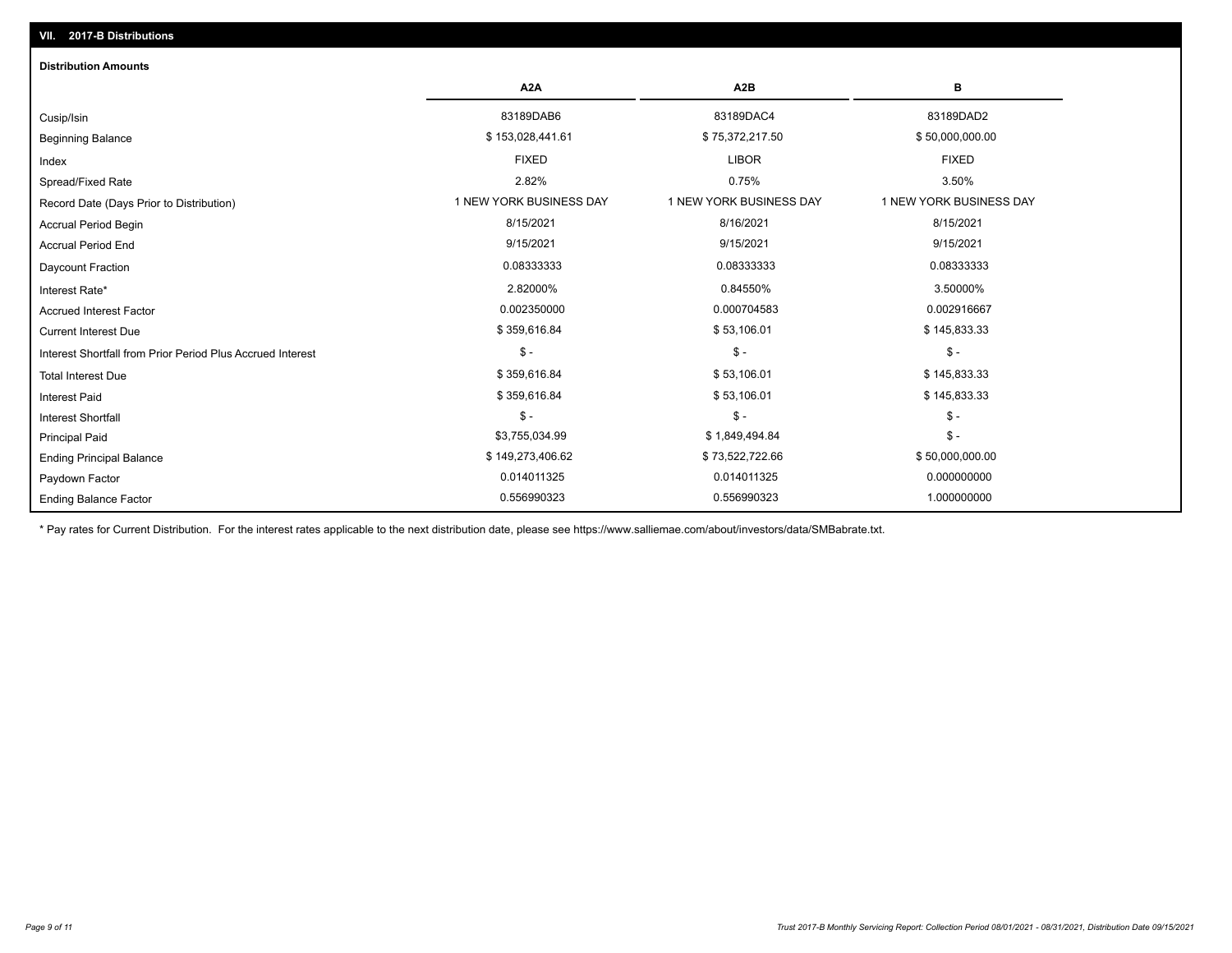#### **VIII. 2017-B Methodology**

### **Since Issued Total CPR**

$$
\text{total CPR} = 1 - \left(\frac{APB}{PPB}\right)^{\left(\frac{12}{MSC}\right)}
$$

APB = Actual period-end Pool Balance PPB = Projected period-end Pool Balance assuming no prepayments and no defaults Pool Balance = Sum(Principal Balance + Interest Accrued to Capitalize Balance) MSC = Months Since Cut-Off

 $\overline{\phantom{a}}$ J λ

## **Since-Issued Total Constant Prepayment Rate (CPR)**

Since-Issued Total CPR measures prepayments, both voluntary and involuntary, for a trust student loan pool over the life of a transaction. For each trust distribution, the actual month-end pool balance is compared against a month-end pool balance originally projected at issuance assuming no prepayments and defaults. For purposes of Since- Issued Total CPR calculations, projected period end pool balance assumes in-school status loans have up to a six month grace period before moving to repayment, grace status loans remain in grace status until their status end date and then to move to full principal and interest repayment, loans subject to interim interest or fixed payments during their in-school and grace period continue paying interim interest or fixed payments until full